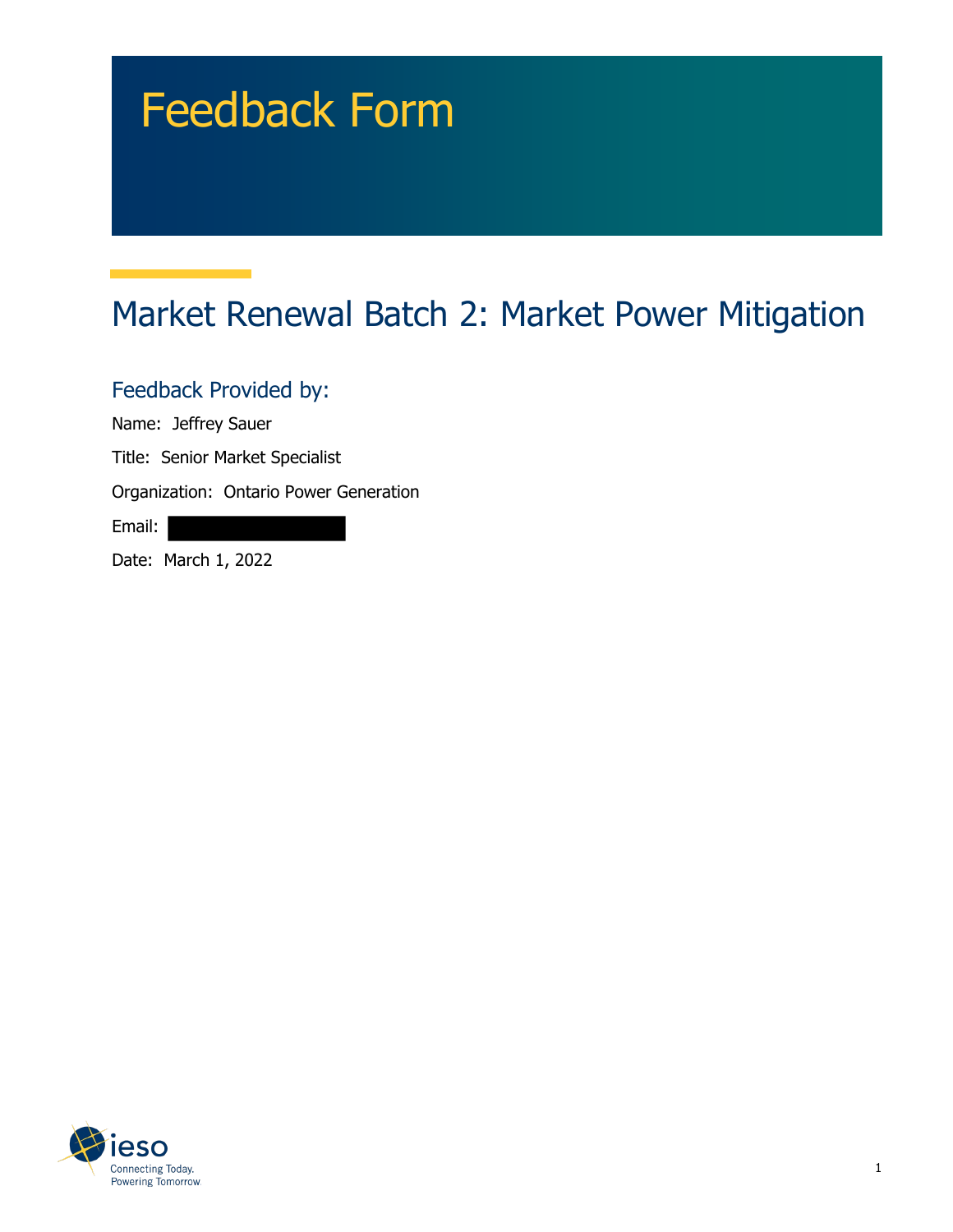## Chapter 7 Changes

| Draft Market Rule /<br><b>Section</b> | <b>Feedback</b>                                                                                                                                                                                                                                                                                                                                                                                                                                                                                                                                                                                                                                                                                                                                                                                 |
|---------------------------------------|-------------------------------------------------------------------------------------------------------------------------------------------------------------------------------------------------------------------------------------------------------------------------------------------------------------------------------------------------------------------------------------------------------------------------------------------------------------------------------------------------------------------------------------------------------------------------------------------------------------------------------------------------------------------------------------------------------------------------------------------------------------------------------------------------|
| Ex-Ante Mitigation                    | In the February 15 Technical Panel meeting, the IESO explained that when<br>any PQ pair ("tranche") of an offer fails the conduct test, the impact test<br>compares the LMP associated with the original offer to the LMP calculated by<br>replacing all offer tranches with the reference levels. If that offer fails the<br>impact test, the engine replaces the entire set of offer prices with the<br>reference level. Panel members asked the IESO to explain why every tranche<br>is replaced, rather than only those that exceeded their corresponding<br>reference level.                                                                                                                                                                                                               |
|                                       | The IESO subsequently sent out materials highlighting issues with the<br>incremental approach suggested by the TP members. OPG acknowledges<br>these issues, but argues that replacing every tranche with the reference levels<br>could bias the impact test towards failure. For example, if every tranche in an<br>offer was above its reference level, but within the applicable threshold, this<br>offer would not be deemed an attempt at economic withholding. However, in<br>the IESO's approach, if one of these tranches was outside the threshold, the<br>impact test would compare the offer to the (possibly much lower) reference<br>levels. This could result in very different outcomes if only the tranche that<br>failed the conduct test was replaced during the impact test. |
|                                       | As a side note, please illustrate how offer replacement would function for<br>hydroelectric resources whose reference levels are based on a single<br>opportunity cost value, rather than an offer curve with multiple tranches.                                                                                                                                                                                                                                                                                                                                                                                                                                                                                                                                                                |
| <b>Impact Test Timeline</b>           | OPG stresses that because the outputs of the impact test can result in financial<br>charges for MPs, it is very important that all MPs understand the detailed<br>process by which the engine produces the simulated reference level LMPs.<br>OPG acknowledges that mathematical formulae describing the calculations are<br>included in the calculation engine appendices, but suggests that illustrative<br>examples highlighting the inputs and outputs of the process should be<br>provided to MPs.                                                                                                                                                                                                                                                                                         |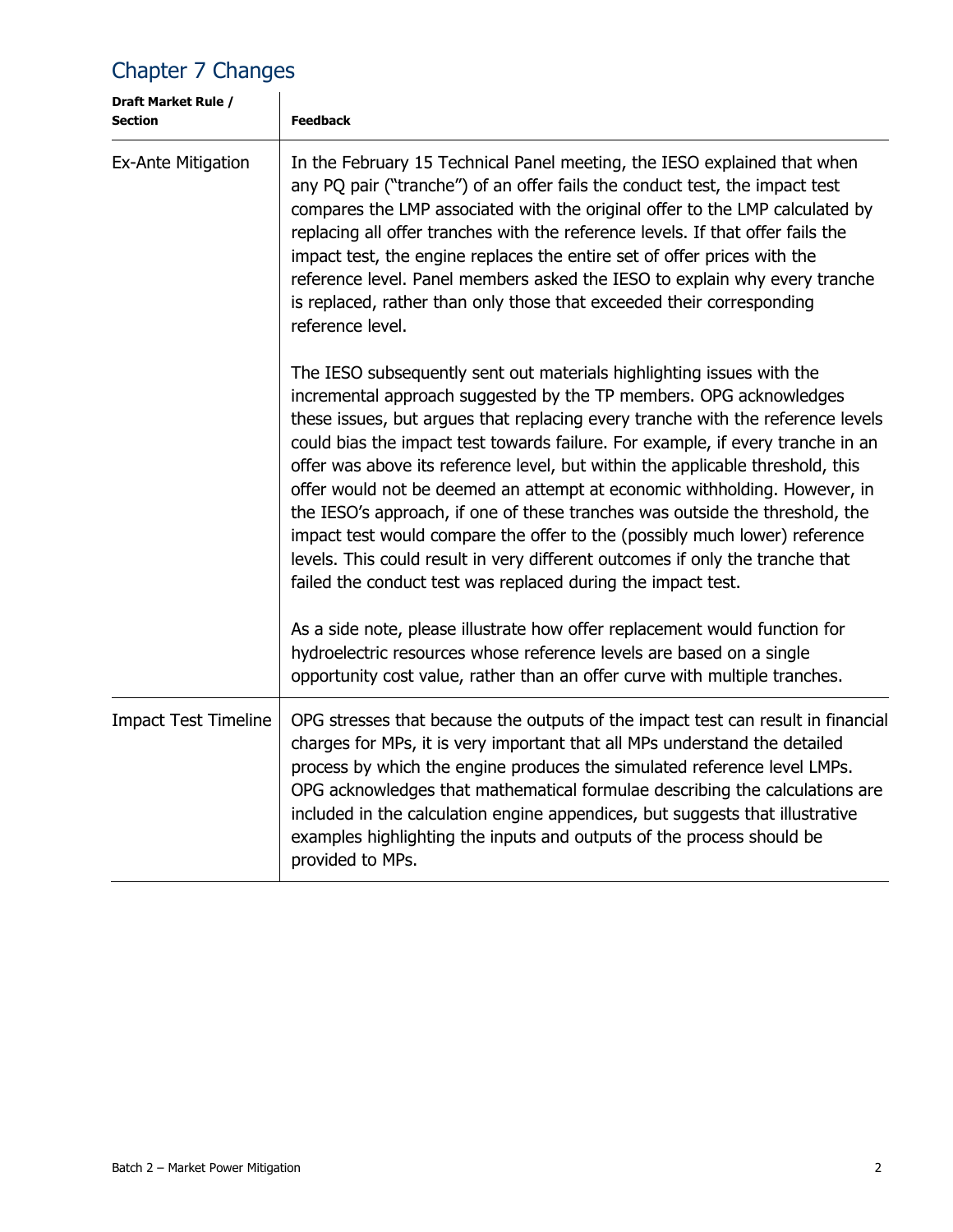| Draft Market Rule /<br><b>Section</b>     | <b>Feedback</b>                                                                                                                                                                                                                                                                                                                                                                                                                                                                |
|-------------------------------------------|--------------------------------------------------------------------------------------------------------------------------------------------------------------------------------------------------------------------------------------------------------------------------------------------------------------------------------------------------------------------------------------------------------------------------------------------------------------------------------|
| 22.8 Independent<br><b>Review Process</b> | Section 22.8.4.1 states that the IESO will provide the independent consultant<br>with a "statement of issues to be reviewed". The form and content of this<br>statement of issues should be agreed upon between the MP and the IESO<br>prior to submission to the reviewer. MPs cover the cost of the review, and<br>therefore have an interest in ensuring the statement of issues provided to the<br>reviewer does not have excessive scope.                                 |
|                                           | The market rules and manuals should detail the process by which the IESO<br>selects an independent reviewer, specifically:<br>how the IESO (and MPs) produces a qualified roster of independent<br>reviewers,<br>how the IESO issues a request for proposals from the roster, and<br>$\bullet$<br>how the IESO adjudicates multiple proposals to choose a reviewer.<br>$\bullet$                                                                                               |
|                                           | Please explain the expected path of recourse for an MP if no qualified<br>reviewers respond to the request for proposals. OPG acknowledges that MPs<br>can repeat the request after 60 days, but suggests that this path only<br>addresses the case where scheduling conflicts prevented reviewers from<br>responding. If instead, no reviewers responded because none had sufficient<br>technical expertise to review the submission, the 60 day window is of little<br>help. |
|                                           | Finally, at the February TP meeting, the IESO commented that two reviewers<br>could plausibly reach different conclusions given the same statement of issues.<br>OPG is concerned that such uncertainty will lead to frequent recourse through<br>the DRP.                                                                                                                                                                                                                     |
| 22.9 Market Control<br>Entity             | The Market Control Entity framework is entirely new to MPs and its use in the<br>physical withholding conduct test can significantly reduce the conduct test<br>thresholds for any MP with multiple resources. Do other jurisdictions impose<br>similar controls for associated participants? Please provide an overview of the<br>IESO's rationale for the chosen MCE framework and the thresholds identified<br>in 22.15.                                                    |